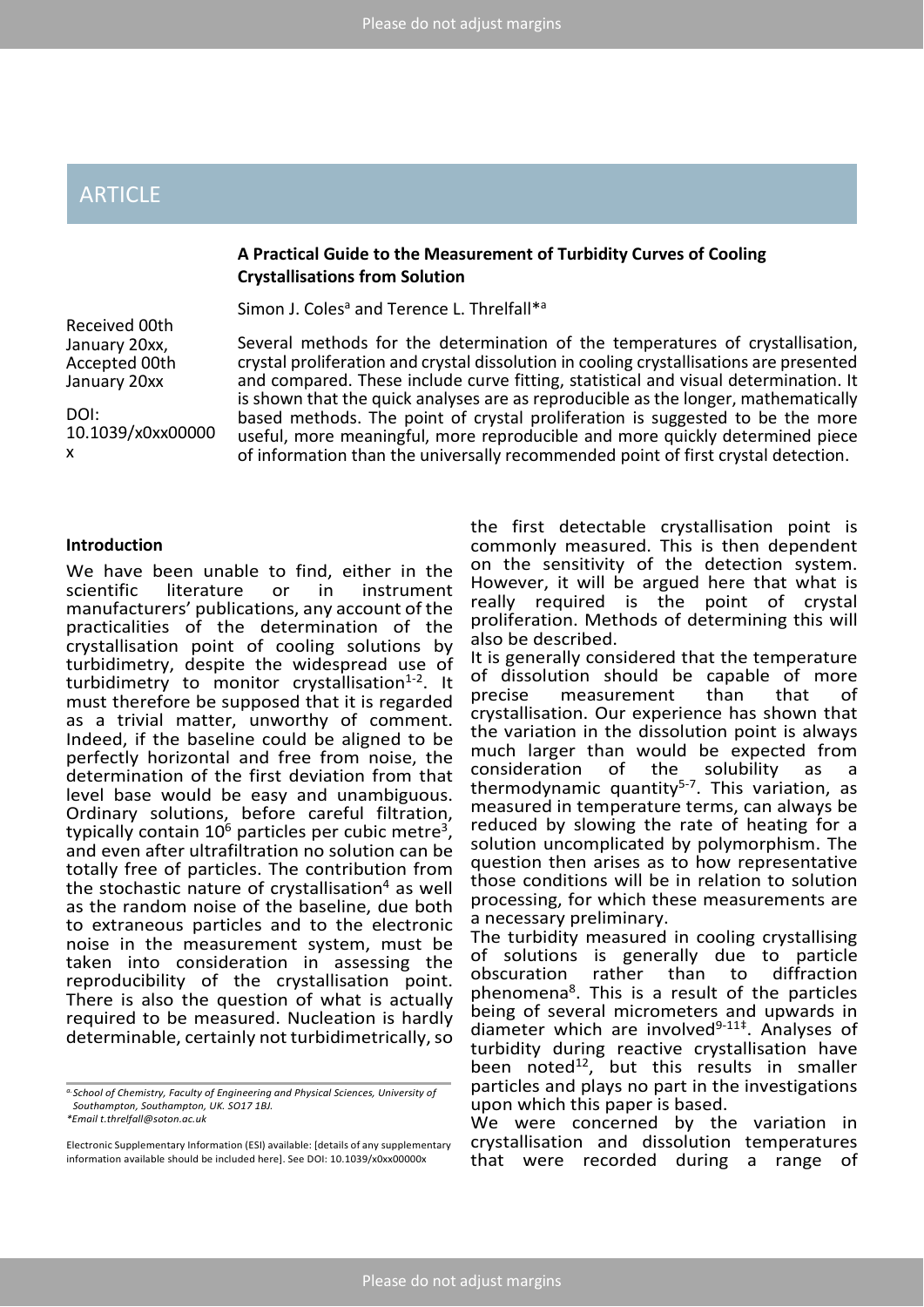crystallisation studies performed in our laboratory, particularly for aqueous D,L-malic acid solutions, and decided to compare various methods of assessment. The present paper is the result of applying these comparisons to over a thousand crystallisations of many different crystallising solutions, mainly in aqueous or aqueous ethanolic media. The comparisons should therefore apply generally, rather than being confined to the systems described. The experimental which follows merely describes the origin of the charts used to illustrate the various procedures. Although this paper is presented as an elementary practical guide, it is hoped that it will be found useful to any experimenter, even an experienced one.

#### **Experimental**

The crystallisation of solutions was monitored<br>turbidimetrically and where appropriate turbidimetrically and checked visually under cross-illumination. The temperature ramps were provided by a programmable water-bath to a jacketted crystallisation vessel. A typical set-up is shown in Figure 1.



Figure 1. The water bath in the middle provides the temperature control of the magnetically stirred crystallising vessel on the left via circulating water to the jacket. The turbidity and temperature probes in the vessel send data to the computer on the right.

The dissolution point was determined as the temperature of the final disappearance of turbidity. The crystallisation was determined as the temperature of first detection of turbidity, or as that of the sudden increase of turbidity (see discussion). The measurements presented here were made on an aqueous magnesium sulfate solution, which is believed to produce<sup>††</sup><br>solely the heptahydrate provided the solely the heptahydrate provided the temperature is kept below  $46^{\circ}C^{11}$ , or on aqueous DL-malic acid solutions which display complicated crystallisation behaviour. Transformation from a metastable form to the

stable form can and does occur during crystallisation, so the dissolution point depends on the preceding ramp ranges and rates as well as on the usual factors considered relevant to the determination of dissolution points. Because the solid-solid state nucleation of the stable polymorph is as erratic as that of nucleation from the solution, the dissolution point is also liable to be variable. Co-<br>incidentally, L-malic acid shows similar incidentally, L-malic behaviour if the temperature ramps are suitable, again showing two turbidity peaks.

The crystallisation of DL-malic acid shows further complexity, namely the presence of a third polymorph with reversed solubility, (more soluble cold than hot), which it is intended to describe in detail in a subsequent paper. Only those issues relevant to the determination of crystallisation and dissolution will be presented here.

All the measurements presented herein were obtained using an HEL E1041S turbidity probe operated by CrystalEyes software, and with either a ThermoHaake C25P or a Julabo F25 programmable water bath. Further turbidity measurements were made using two turbidity probes, one of standard transflectance design and one of a roof-prism design in a Cambridge Reactor Design 'Polar Bear Plus' crystalliser system. These gave similar results to those presented in the charts here. None of those results are shown here. The jacketted crystallising vessels have been described previously<sup>12</sup>. The cooling and heating ramps were set at 1° per hour or 3° per hour around the crystallisation and dissolution temperatures respectively. However they were performed more rapidly in between these points, typically at 10° per hour so as to reduce the overall cycle time. The data were transferred to Microsoft Excel, converted to graphs and analysed. By 'crystallisation temperature' is implied the first detectable increase in turbidity deemed to be due to the presence of crystals in the solution. By 'onset of secondary nucleation' is implied the point at which the turbidity rises significantly and increasingly giving rise to an elbow in the turbidity curve. The term 'onset of cryst proliferation' is identical, but is more frequent in this paper because we are concerned with phenomena rather than<br>mechanisms. except where these are mechanisms, except where these are<br>observable rather than implied. observable 'Heterogeneous nucleation' implies nucleation ascribable to the presence of foreign bodies in the solution $13$ .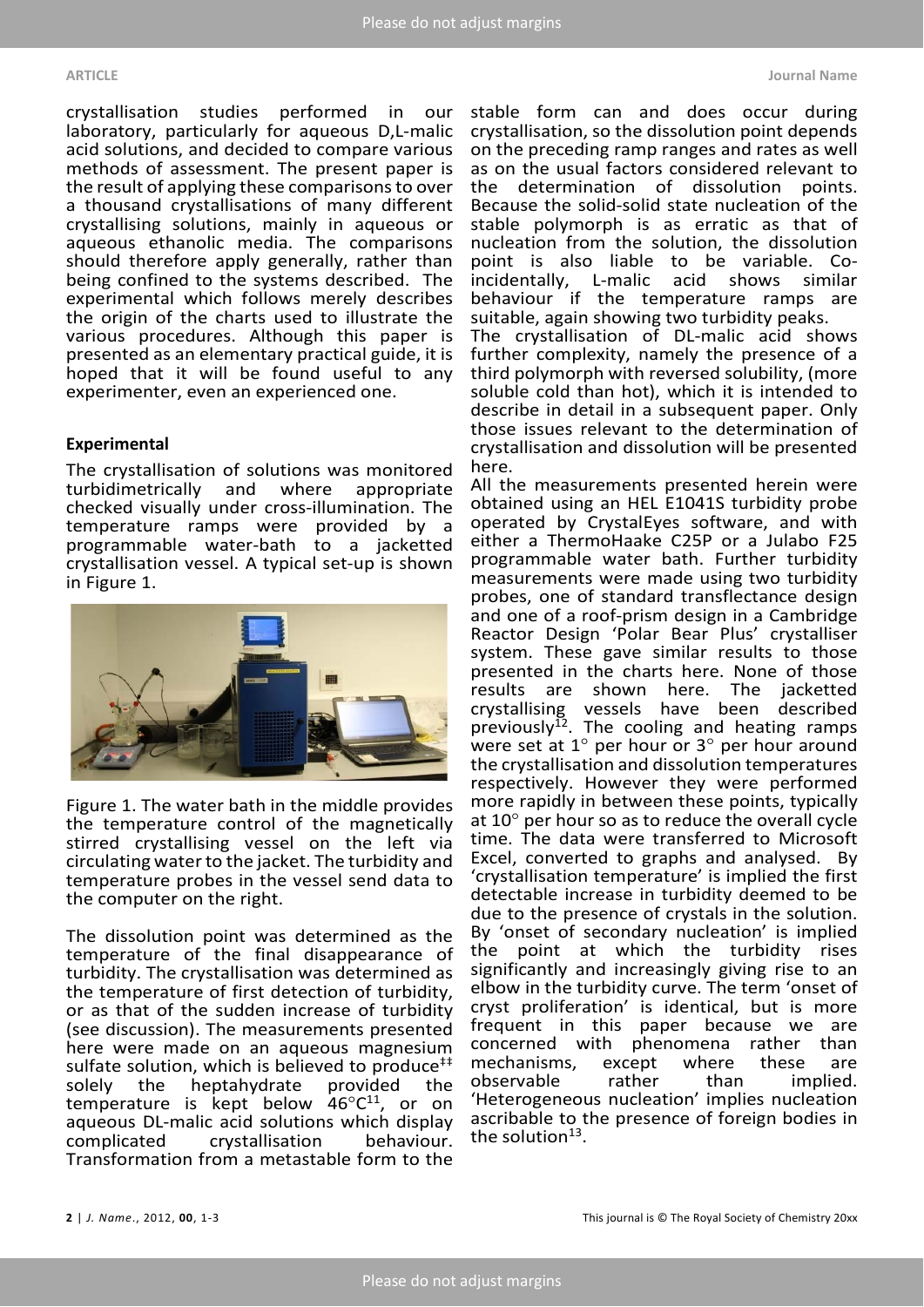#### **Journal Name ARTICLE**

It will be realized that the succeeding discussion is a very general one, applicable to any solution crystallising under any conditions and also, *mutus mutandi*, to any detection system. The purpose of this experimental section is merely to provide some experimentally generated turbidity graphs to illustrate the methods of measurement and the possible problems which might be encountered.

# **Results and discussion**

In each of the charts, the temperature ramp is in blue and the turbidity is in orange whenever only a single crystallisation run is represented. The turbidity is the arbitrary scale of the turbidity detection system.

The curve in Figure 2 results from the unseeded cooling crystallisation of aqueous D,L-malic acid solution at 1° per hour, with turbidity recorded every 20 seconds.

# INSERT FIGURE 2 HERE

Figure 2. Typical turbidity curve in orange, heating and cooling cycle in blue. Turbidity is in arbitrary units.

The baseline values begin to rise due to the<br>presence of detectable seeds from presence of detectable seeds from<br>heterogeneous nucleation. These values heterogeneous continue to increase due to the growth of those seeds, because turbidity is proportional to the surface area<sup>6,14§</sup>. This increase in turbidity is entirely due to crystal growth on entirely due to crystal growth heterogeneously generated seeds. That this portion of the curve is due to crystal growth unaccompanied by new nucleation can easily be verified by seeding such solutions with a small number of large crystals. Observing the subsequent behaviour of the seeds in the solution visually confirms that the growing crystals must be the cause of the increase of turbidity. This behaviour is consequent on the solution being in the growthonly zone of the metastable zone4. Existing crystals grow, but new ones do not form. That unseeded crystallisations show the same behaviour as seeded nucleation is due to the initial crystallisation being dependent on heterogenous nuclei: once all the active particles have initiated nucleation events there is no further source of fresh nucleation. During further cooling the Secondary Nucleation Threshold is reached. At this point the crystals

start to proliferate, a matter which also can be verified by visual observation. The turbidity curve begins to rise more quickly at this point.

# **Determining the temperature at which crystal proliferation begins**

How does one determine this point of secondary nucleation?

Because turbidity is proportional to surface area<sup>14</sup>, the onset of proliferation should force the turbidity to begin to follow a cubic curve instead of the previous quadratic one, since the turbidity is now responding to the mass of crystals. In Figure 3, the initial experimental turbidity curve is fitted by a quadratic function and the next portion by a cubic function.

# INSERT FIGURE 3 HERE

Figure 3. Curve fitting of the experimental turbidity rise (blue line) associated with crystallisation. Point intersection = 358.5, 0.01; Temperature = 19.444  $\degree$ C. The equations were generated from a curvefitting program in Microsoft Excel, see text for details.

The calculated green curve is a quadratic representing the period of crystal growth. The calculated orange curve is based on a cubic equation representing the crystal proliferation region. The summation of these two curves is shown as the purple curve, which closely follows the experimental curve. All the lines and equations of figure 3 were generated using the polynomial option in the Trendline routine in Microsoft Excel, accessible via the chart elements tab generated by clicking on the chart. The second order curve representing the first part of the crystallisation was first calculated. This curve was then subtracted from the experimental curve to check that that part of the curve could accurately be represented by a third order function but not by a second order. The two computed curves were then added to give the purple curve. Some judgement is required as to the chosen range in order to<br>generate meaningful results. At higher generate meaningful results. At higher turbidities, aggregation, agglomeration<sup>15</sup> and multiple scattering combine with detector limits to depress the turbidity curve. The crossing point of the quadratic and cubic equations at 19.44°C represents the onset of crystal proliferation at the Secondary crystal proliferation at the Secondary Nucleation Threshold.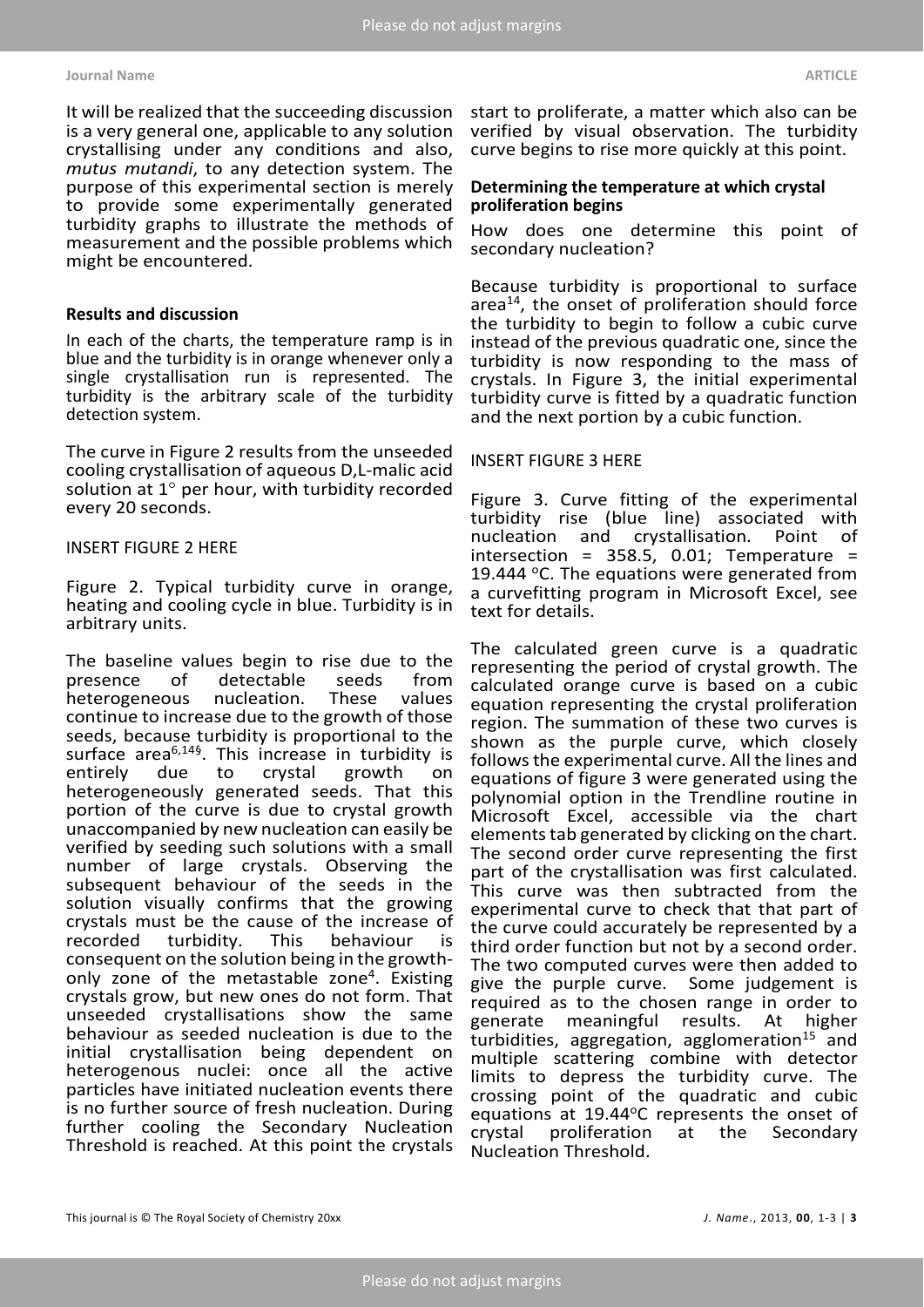The complexity of the dense slurry at at higher turbidities means that there can be no expectation of meaningful curve analysis and none has been attempted for the remaining portion of the curve. As can be seen, a very good analysis of the curve from the baseline to well past the proliferation point can be achieved by considering the initial turbidity as a quadratic function and the subsequent part as a cubic one. No satisfactory curve fitting over the whole crystallisation region could be achieved by a single power equation. It may be objected that mathematics is so powerful that a multiplicity of functions would fit, so the analysis is meaningless. However, it will be found impossible to model both the initial rise from the baseline and the elbow by a single second order function (or third, or fourth order). Either the elbow is fitted when the initial rise cannot be, or vice versa as used here. This is true both of an equation of the form  $y = x^2 + c$ which is of the expected curvature, or even of the form  $x = y^2 + c$  which does not bear a meaningful relation to the events. The discrepancy at the elbow can be perfectly eliminated by a third order function. Two objections may now be raised. The first relates to the quadratic part, the second to the cubic part. Since the temperature is steadily reducing, the driving force and therefore the crystallising rate should be increasing. However, this is compensated by the fact that as the crystal grows, more molecules need to be added to achieve a constant increase in area. In any case, the temperature drop between first crystal detection and crystal proliferation is commonly only a small proportion of the metastable zone width. Experience of a large number of crystallising systems, including L-malic acid, ascorbic acid, glycine, mannitol, propionanilide, Rochelle salt and xylose, as well as the examples shown here of D,L-malic acid and magnesium sulfate indicates that the initial crystallisation can be closely modelled by a quadratic equation. The second objection relates to the versatility of the curvature in a cubic equation – some point of the curve, indeed of any cubic curve may have the necessary curvature. This is a valid argument and we are not claiming that another function or a different part of the curve would not fit, only that the procedure here is<br>not incompatible with the model of not incompatible with the model of crystallisation. In fact, a straight line will give an intercept which is not significantly different to the analysis presented here for any reasonably slow cooling ramp. The quadratic followed by

the cubic curve has the overwhelming advantage of being linked theoretically to the events taking place.

Of course, such an analysis of a crystallising curve is very tedious. We have however measured many turbidity curves both by that analysis and by eye, assessing the position of the elbow, or regarding the proliferation point as the turning point of a hyperbola with axes set at an angle to the crystallisation axes. Not only is this easier and quicker than curve fitting, it is also easier and quicker than determining the crystallisation point. From an analysis of 39 seeded Design of Experiment runs in triplicate on magnesium sulfate solution it also transpires that for a ramp rate of  $1^{\circ}$ C per hour, visual assessment gives values within  $0.1^{\circ}$ C of curve fitting, typically marginally higher in fitting, typically marginally higher in temperature. The repeatability of the visual measurement of the proliferation point from the chart, (or reproducibility from different observers) is consistently better than that of the determination of first crystallisation point, as can be seen from Table 1.

| Detectio | Proliferatio | Dissolutio | Source                                    |  |  |
|----------|--------------|------------|-------------------------------------------|--|--|
| n        | n            | n          |                                           |  |  |
| 1.09     | 0.83         | 0.81       | 200 unseeded D,L-<br>malic acid cycles    |  |  |
| 0.62     | 0.30         | 0.60       | seeded<br>D.L-<br>30<br>malic acid cycles |  |  |
| 0.42     | 0.29         | 0.10       | seeded<br>150<br>$MgSO4$ cycles           |  |  |

Table 1. Comparative standard deviations in °C of the crystallisation detection, proliferation and dissolution temperatures from crystallisations of magnesium sulfate and d,lmalic acid.

The average discrepancy of replicate measurements by visual assessment of the charts was  $0.10^{\circ}$ C, whilst that by curve fitting was  $0.09^{\circ}$ C. These figures show that visual assessment of the charts is as good a method of determining the proliferation point as curve fitting methods.

The deviation of measurements of repeat determinations is due to both the inherent reproducibility of the crystallisation events as well as to the errors of measurement. So it is not claimed that the measurement itself is more accurate, only that the reproducibility of the determination of the proliferation point by visual examination is better than that of the initial crystallisation point by examination of the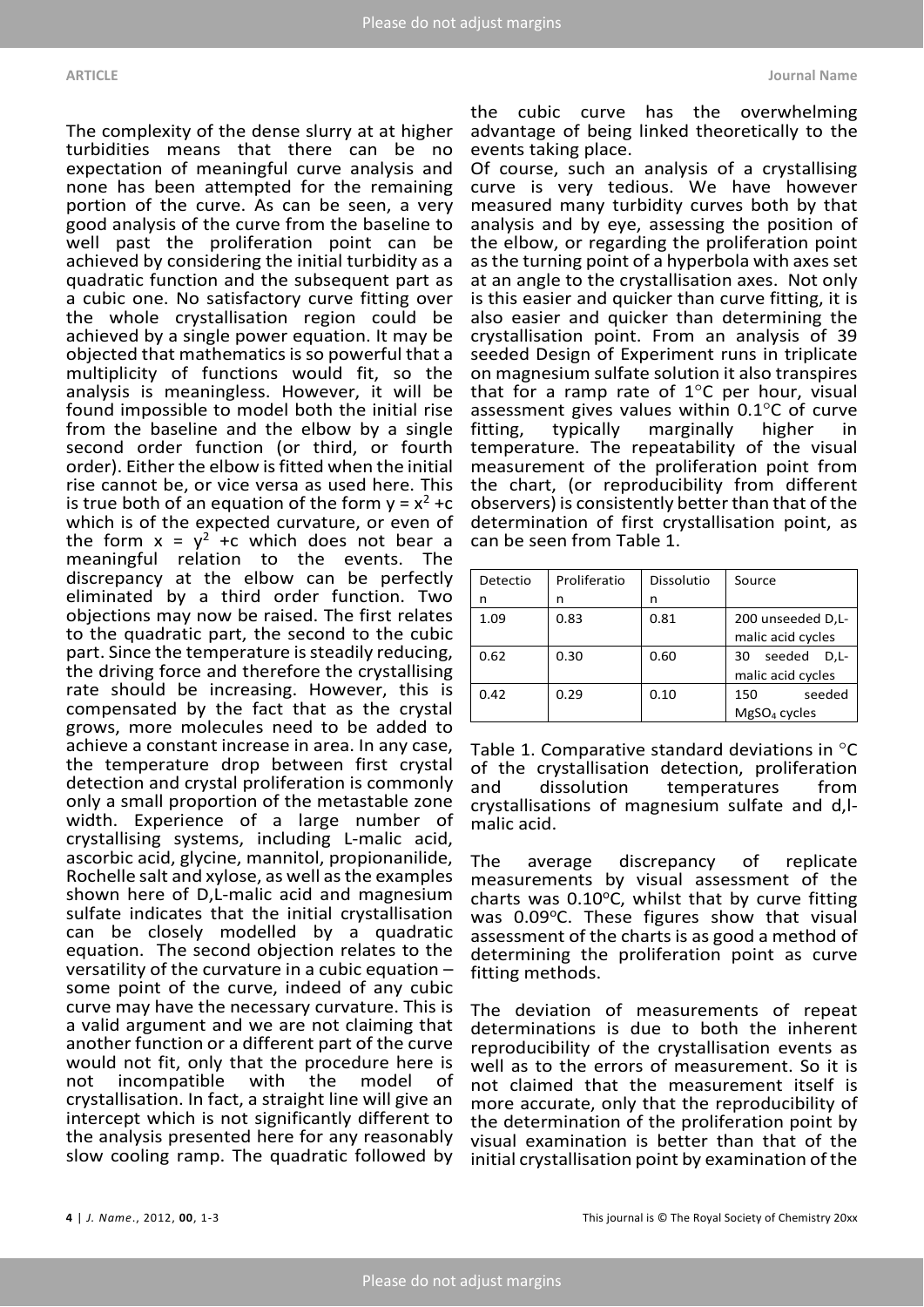#### **Journal Name ARTICLE**

change of turbidity in the tabulated data from which crystallisation charts, such as that of Figure 2, are derived. It may well be the case that the proliferation point is itself less variable than the first crystal detection point.

Of course, one may wish to determine the crystallisation point, but it is probably more meaningful in industrial practice to know the<br>proliferation temperature than the temperature temperature at which the first crystals appear. This latter temperature is in any case an arbitrary one dependent on nucleation, crystal growth, detectability and rate of temperature<br>drop between nucleation and crystal drop between nucleation and crystal detectability.

# **Determining the temperature of first crystal detection**

If the baseline is very constant it may simply be possible to use the first noted rise away from that baseline to determine the point of crystallisation. This was the method used in a previous paper $12$ . The manufacturer's default for the output of the turbidity is 2 decimal places on a turbidity scale of 5 units, but we have found that 3 decimal places is more useful. When there is noise on the baseline we now use the criterion of the first value for which there is no subsequent lower value. This is illustrated in Figure 4 below, where the value at point 264 fulfils that criterion.

### INSERT FIGURE 4 HERE

Figure 4. Part of a turbidity curve showing the dip before crystallisation due to the effect of refractive index change of the solution before the crystallisation event. Both the extent of the reduction of turbidity and the depth of the dip in this chart are larger than normally encountered.

It may be necessary to combine this procedure with a moving point smoothing of the turbidity points. We commonly use 20-point average smoothing (AVERAGE function in Excel). This procedure for the assessment of crystallisation point either on unsmoothed or smoothed data is usually unambiguous, but doubts occasionally arise, perhaps in 2-3% of the cycles, where there appears to be a rogue value. If this appears unresolvable by judgement, it can always be decided by using averaging or averaging over a larger range of values. Because the curve is rising exponentially, smoothing from the mid-point of the range will

shift the values along - see Figure 5, in which the distortion of the curve can be seen and in which no smoothing yielded a value of 18.76°C for the initial crystallisation temperature (20-point smoothing,  $18.81^{\circ}$ C; 50-point smoothing, 50-point smoothing, 18.99; 80-point smoothing, 19.09°C).

# INSERT FIGURE 5 HERE

Figure 5. Excessive smoothing: some smoothing may assist in the determination of the first detectable crystallisation. However, the danger of excessive smoothing on the apparent start of crystallisation is shown clearly. The values of first detected crystallisation are noted in the text. Orange, blue, grey and yellow curves correspond to increasing smoothing respectively.

There is a useful feature of turbidimeters which is very helpful for this determination, namely that they are commonly refractive index sensitive. This means that as the temperature is dropping the turbidity also drops marginally, so often leaving a minimum value, which can be taken as the crystallisation point. This is shown in Figure 4, although it should be noted that the actual curve is compound specific, as well as being dependent on the optical geometry of the turbidity probe. The lowest value of turbidity occurs at point 264, which is also the last point beyond which there is no lower succeeding value, so is taken as the point of first detectable crystallisation.

The more scientific way to assess the beginning of crystallisation is to average the baseline over an area where one can be confident that no crystallisation is taking place, see Figure 6, and to calculate the standard deviation (STDEV function in Microsoft Excel software). Then the first value above the deviation (or the last one at it) is taken as the start of crystallisation. The first value at or above the average value which does not have a succeeding lower value could also be used.

### INSERT FIGURE 6 HERE

Figure 6. Statistical Determination of point of crystal detection. The average value and standard deviations from that value of the base line calculated from the first 400 points are shown by the maroon, green and purple lines. Point 493 where the turbidity curve in blue first exceeds the value of the average plus the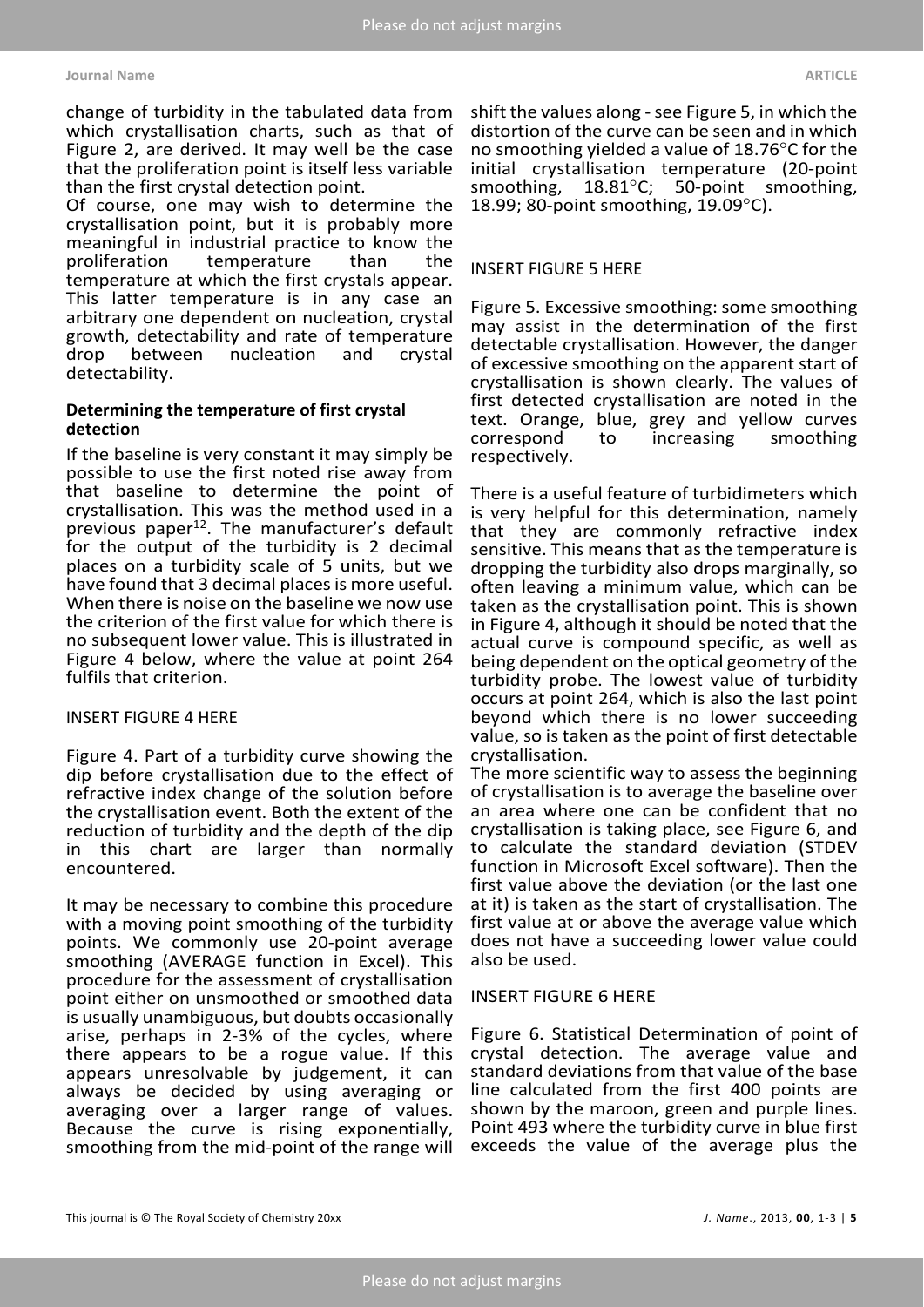standard deviation is taken as the crystallisation point.

These different methods will give marginally different crystallisation points, but provided they are used consistently and the cooling ramp is slow, they will all give results of equal applicability. In our experience the extra work that these statistically based approaches involves is not worthwhile. Similar values are obtained by the simpler and quicker visual assessment method. This opinion is based on the analysis of several thousand cooling crystallisations as well as by the data of Table 1. Seeded crystallisation presents a further problem, although it has the advantage of diminishing the variation which is characteristic of unseeded nucleation<sup>4</sup>. When seeds are added there is an immediate variation of the baseline due to the presence of those seeds. Since they are often larger than the first detected crystals from homogenous nucleation, the baseline becomes correspondingly noisier as crystals pass in and out of the detector. The gently rising baseline due to crystal growth is generally shallower than that of unseeded crystallisation and its duration longer, because nucleation is occurring at a higher temperature with less thermodynamic driving force. If during the addition of seeds the turbidity probe is disturbed, another complexity in determining the change of background occurs. All these factors are likely to lead to more difficulty in the assessment of the crystallisation point. The proliferation point is unaffected by such considerations.

# **Improving the clarity of solutions.**

One method of freeing solutions of potential heterogeneous nucleation particles is to perform a preliminary slight crystallisation followed by a filtration. The filtered solution should then be free of the unwanted active nuclei. This procedure is due to Mullin<sup>§§</sup>. It is useful in studies designed to separate homogenous and heterogeneous nucleation but is incompatible with usual crystallisation procedures. Ultrafiltration is generally more<br>applicable when clean solutions are applicable appropriate.

# **Determining the temperature at which crystal dissolution is complete.**

As previously stated, it is generally considered that this should be easier to measure reliably than crystallisation temperatures. The methods

described for the determination of the first crystallisation point can be used in reverse. Either the last point above the succeeding steady base line can be taken as the dissolution point; or for noisier traces, the last point for which there is no preceding lower value. Again, for noisy traces, averaging may help. The point at which the turbidity curve reaches the average base line or the average baseline plus its statistical deviation can be used exactly as described for the point of first crystal detection. Again, our experience is that it gives no more consistent results than those obtained by the simple analysis of the approach of the crystallisation curve to the base line. The effect of the refractive index on the turbidity seems to result more often in the point at which there is no preceding lower value also being the low point of the curve, as is seen the crystallisation process in Figure 4.There does not appear to be any reason why it should occur more often after the crystallisation than before it, since both ramp rates were always the same.<br>Another unexpected influenc

unexpected influence on the dissolution point may be the temperature of onset of crystallisation, shown in Figure 7.

#### INSERT FIGURE 7 HERE

Figure 7. The surprising influence of the crystallisation temperature on the subsequent<br>crystallisation curve. Three consecutive crystallisation crystallisation cycles are shown under identical temperature ramps. The later crystallisation results in less turbidity and even in marginally earlier dissolution. Temperature ramp in red, three successive turbidity cycles in orange, purple and blue.

The onset temperature may vary from run to run<sup>2</sup>. This is shown by 3 successive unseeded cycles of D,L-malic acid crystallisation in figure 7 under identical temperature ramps. It may be found surprising that a delayed crystallisation can have such a continuing effect culminating with a small but measurable effect on the point of dissolution. The earliest crystallising run, curve in yellow, had a dissolution temperature of 39.98°C, the intermediate run in purple a dissolution temperature of 39.84°C and the run in turquiose which seeded later, a dissolution temperature of  $39.65$ °C.

There are two probable reasons for any effect of the initial crystallisation temperature on the subsequent turbidity and dissolution. If the crystallisation is delayed then the turbidity is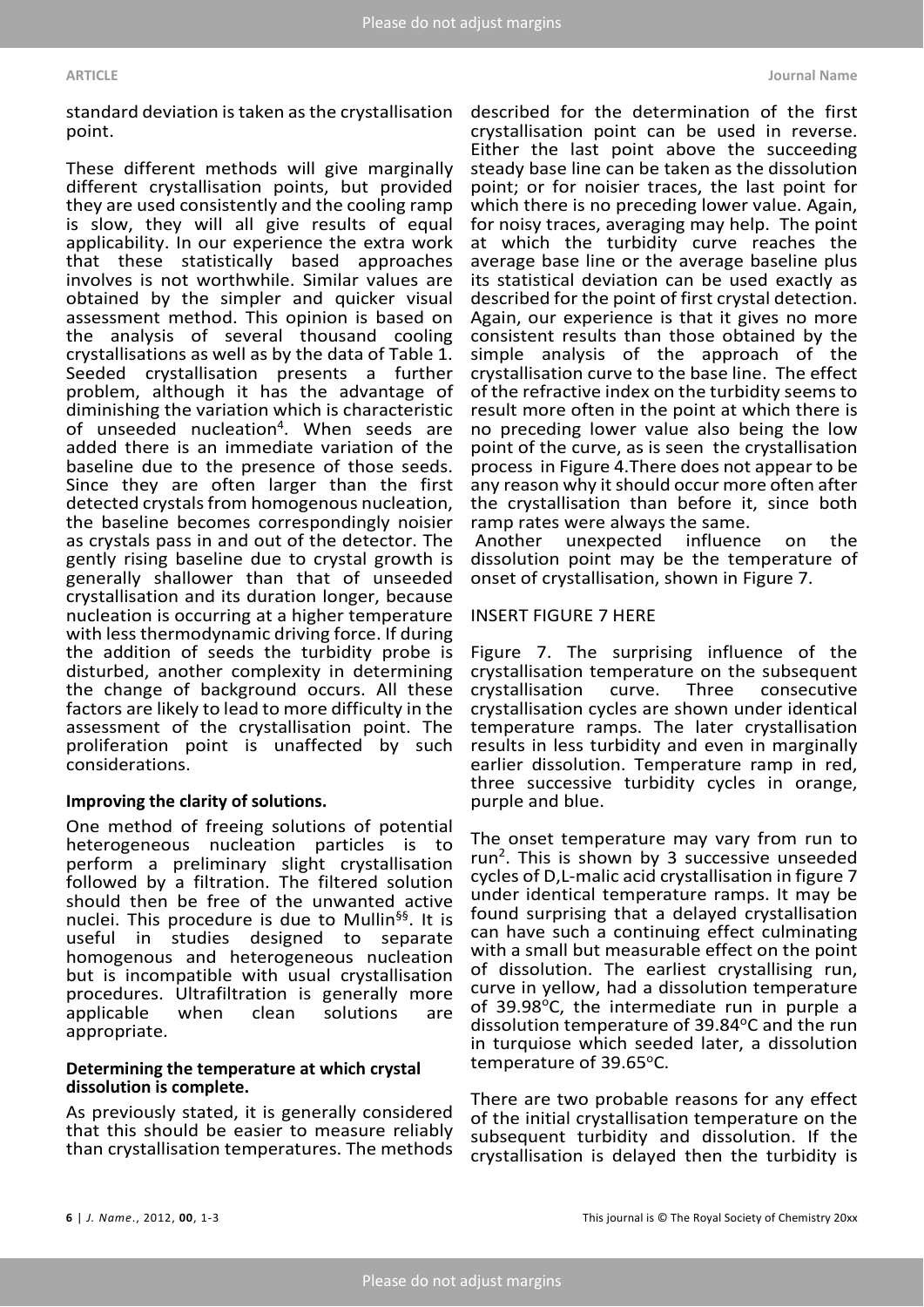reduced leading to earlier detection of dissolution. See the later discussion of Figure 10 for elaboration of this. The later crystallisation also results in more rapid proliferation of particles under the greater thermodynamic driving force, leading to smaller particles. These dissolve without the kinetic delay occurring for large particles<sup>3</sup>.

If the crystal proliferation point is recorded, then the elbow of the dissolution should be used in order to maintain the correct MZW, although this refinement was not noted at the time the turbidity curves were analysed.

# **Determination of the dissolution point in the presence of polymorphic change.**

If a minor transformation to a polymorph with a lower solubility occurs within the time scale of a crystallisation then it may not be realised that the dissolution of that polymorph rather than that of the supposed form is being measured. The detectability of the end-point may depend critically on the extent of the polymorphic transformation. For 6 years we struggled to obtain consistent results from the dissolution of D,L-malic acid before noticing that some minor polymorphic transition was often taking place. By manipulating the residence times at appropriate temperatures it was then possible to obtain clear evidence of the transformation (Figure 8) or even obtain the crystallisation curve of either polymorph free from the other.

### INSERT FIGURE 8 HERE

Figure 8. Two consecutive cycles of the unseeded crystallisation of d,l-malic acid.

The metastable polymorph crystallises, as shown by the orange curve (even when seeded with crystals of the stable form). It subsequently begins to dissolve, but simultaneously is transforming into the stable form. Hence a pair of peaks is generated in each cycle, the first from the metastable crystallisation and partial dissolution and the second from the stable<br>form. In the second cycle the lower form. In the second cycle the lower temperature means that more of the initial product is formed, so has a higher turbidity. The different temperature ramps shown in blue and different crystallisation temperatures result in<br>different amounts of polymorphic polymorphic transformation, possibly due to the formation of larger crystals in the second cycle.

In such cases there is no ambiguity, but if a curve such as that shown in Figure 9a or 9b is obtained, then it may not be realised that what is measured is not the dissolution supposed. Turbidity curves are rarely symmetrical, and if a curve such as that of Figure 9a is observed, the shape may be ascribed to changes of aggregation, agglomeration<sup>15</sup>, crystal size or crystal shape of the solid phase at the higher temperature.

#### INSERT FIGURE 9a HERE

Figure 9a. D,l-malic turbidity curve showing some transformation. The shape of the turbidity curve may readily be erroneously ascribed to Ostwald ripening<sup>13,16</sup> or to particle agglomeration<sup>15</sup>.

#### INSERT FIGURE 9b HERE

Figure 9b. D,l-malic acid turbidity curve showing minimum transformation. The arrow highlights the minor hump due to a small amount of transformation. The transformation is easily missed and the true position of the dissolution point is difficult to determine.

The tail of the curve, such as that of Figure 9b, may easily be overlooked. If it is seen, it may be thought to be due to some larger, slowly dissolving crystals rather than a pale imitation of that of another species. As Figure 10 shows, the ideal dissolution point becomes increasingly difficult to measure when the concentration of the species diminishes. If the ramp rate is reduced in order to deal with a tail, when the real cause is polymorphic transformation which must be to a more stable and so less soluble form, then more transformation will be encouraged and the tail will lengthen rather than shorten. Judging by our experience, the reality of the polymorphic change during crystallisation may not be recognised.

#### INSERT FIGURE 10 HERE

Figure 10. The effect of reducing intensity of turbidity curves on the crystallisation and dissolution points. The blue curve is full intensity, the orange is half, the grey a quarter, the yellow an eighth and the dark blue a sixteenth.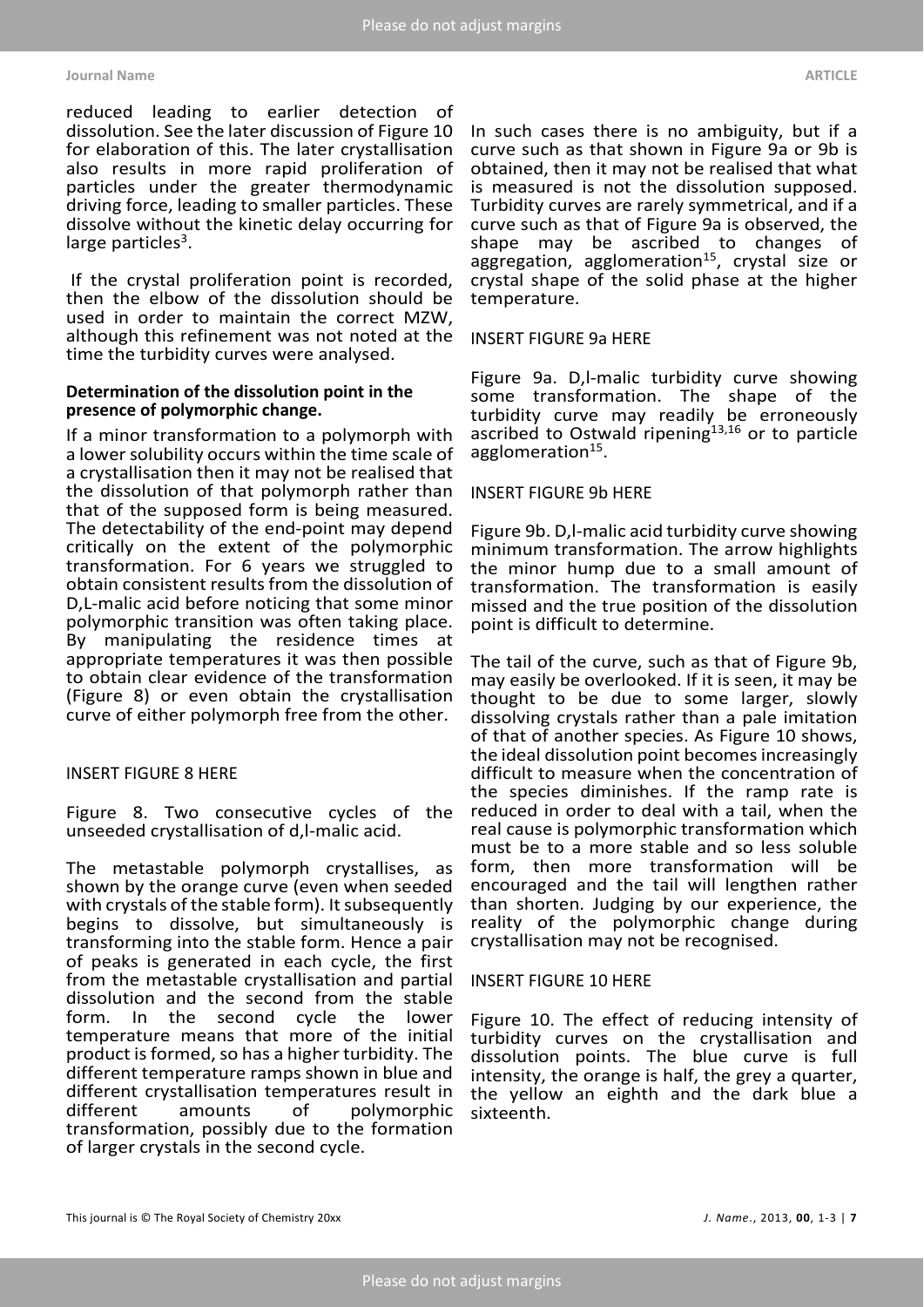#### **ARTICLE Journal Name**

The curves of Figure 10 were generated from a 30-point smoothing of the full intensity curve to give virtually noise free curves and then the full noise added back to each curve. The noise was generated by subtracting the smoothed curve from the original blue curve. So the final result is curves of decreasing intensity, but with identical noise levels. Although the<br>crystallisation and dissolution points are points are changed significantly, the metastable zone width is barely altered, see Table 2 and discussion.

| Intensity (%)                 | 100  | 50   | 25   | 12.5 | 6.25 |
|-------------------------------|------|------|------|------|------|
| Crystallisation               | 18.8 | 18.7 | 18.6 | 18.3 | 18.1 |
| Temperature ( <sup>o</sup> C) | 4    | 3    | 2    | 9    |      |
| Dissolution                   | 41.8 | 41.7 | 41.5 | 41.3 | 39.0 |
| Temperature ( <sup>O</sup> C) |      | ი    |      | 4    | 6    |
| MZW $(^{0}C)$                 | 23.0 | 22.9 | 22.9 | 22.9 | 20.8 |
|                               | 3    |      | 5    |      | 9    |

Table 2. Crystallisation and dissolution temperatures and metastable zone widths (MZW) in  $^{0}$ C taken from Figure 10.

Figure 10 and Table 2 show that the metastable zone width is remarkably robust. Any method of detection, or any method of assessment of the crystallisation and dissolution points which takes those points to higher turbidities, will alter both the recorded crystallisation and recorded dissolution temperature. Provided the temperature ramps around the crystallisation and dissolution temperatures are the same, the metastable zone width will remain the same. Only if the recorded point has slipped on to a different ramp, as has the dissolution value for the one-sixteenth dilution in Table 2, will a different metastable zone width be noted.

### **Relationship of the temperature of crystal proliferation and the time to crystal proliferation**

Just as there is a relationship between the temperature of crystal detection at constantly decreasing temperature and the time to crystal detection at constant temperature<sup>17</sup>, so the proliferation point can be measured either by decreasing temperature or by time to proliferation at constant temperature<sup>18</sup>. Under cooling conditions the determination of timeto-crystallisation at temperatures just above the normal crystallisation temperature is difficult because the delay time is so short. Typical programmable water baths either approach the set temperature semiexponentially, or with overshoot. Neither of

these cooling regimes is compatible with accurate results. At higher temperatures, the times increase dramatically and the measurement of crystallisation point is<br>generally less critical than in cooling generally less critical than in crystallisations. One may then be confident that any variation is due to the inherent irreproducibility of crystallisation, rather than to errors in assessment.

# **Conclusions**

For work in which crystallisation and dissolution temperatures are only being used in order to establish conditions for larger scale operation, or to draw an approximate solubility and<br>crystallisation curve over a range of crystallisation curve concentrations, the information provided here will provide assurance that whatever method of assessment is used, it will be adequate. What is surprising is the disconnect between the small variation between the various assessment methods described here of crystallisation and dissolution points and the variability in practice of repeated crystallisation cycles. This suggests that it is the inherent variability of the<br>crystallisation process rather than its crystallisation measurement which leads to the requirement of multiple determinations. It is hoped that the data and discussion in this paper will assist those studies, such as those of crystallisation mechanisms, in which the determinations are critical.

# **Conflicts of interest**

There are no conflicts to declare.

### **Acknowledgements**

Several undergraduate and masters students contributed practical work to this study, however we particularly acknowledge Esther Jones and Przemyslaw Ludwik Falak.

### **Notes and references**

 $\ddagger$  Van Land and Wienck<sup>19</sup> have claimed that sodium chloride nucleates first at a size of 50µm. Recent studies<sup>20</sup> have shown that the growth to visible sizes for sodium chloride is within a fraction of a second and so is hardly observable by eye. The accession and integration time for turbidimeters is typically 20 seconds, so only turbidity in the obscuration region could be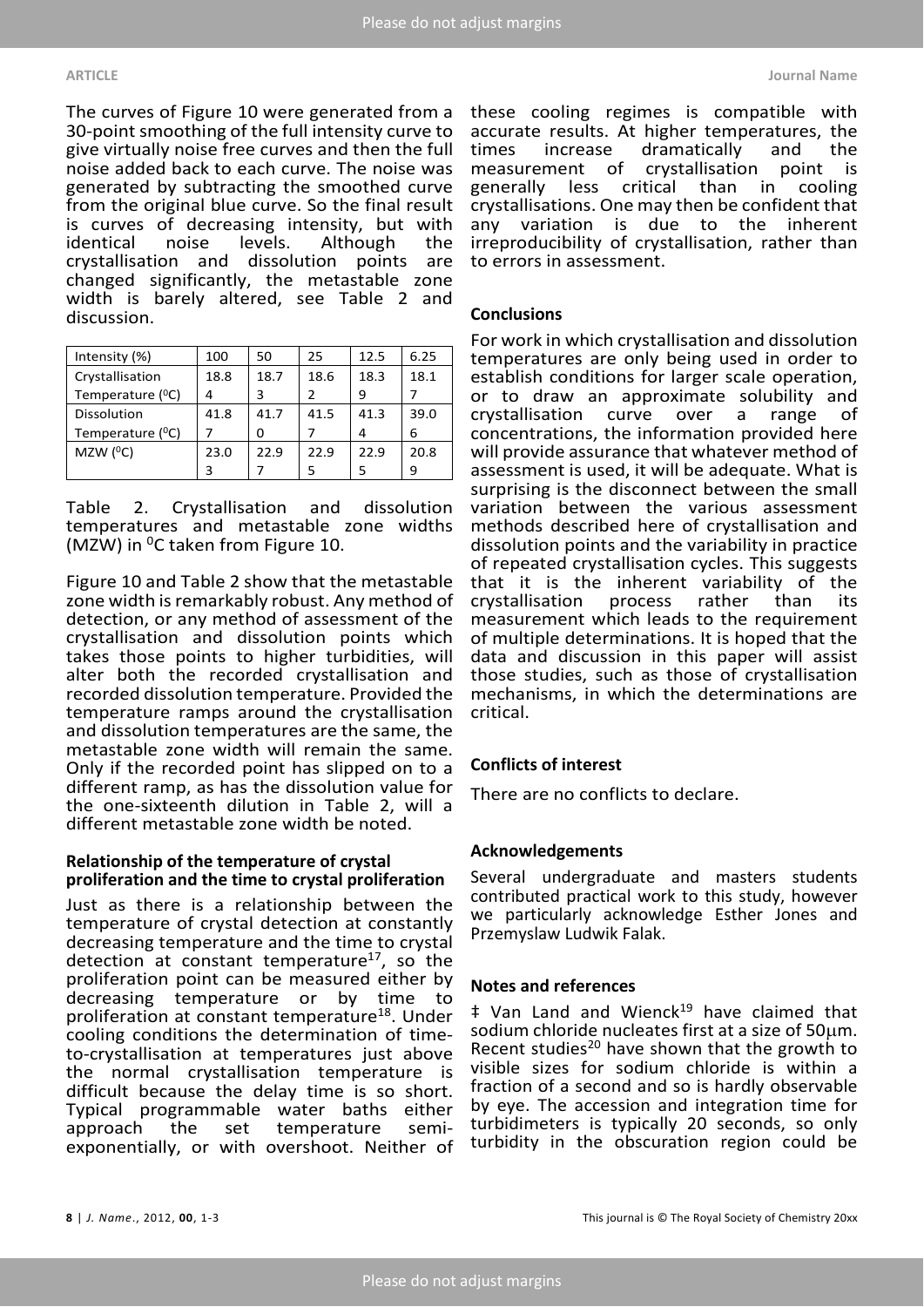#### **Journal Name ARTICLE**

observed for sodium chloride. Soluble salts typically grow rapidly to visible sizes after crystallisation.

‡‡ The crystallisation of magnesium sulfate probably follows Ostwald's Rule and so it is the hexahydrate which first nucleates $20-22$ , even when seeded with the heptahydrate<sup>23-24</sup>.<br>However, the change to heptahydrate is normally rapid so interference by hexahydrate is rarely encountered.

§ This is true only if the particle size is sufficiently large, that is larger than about a micron. In the size region here light obscuration is dominant, therefore dependent on area rather than Rayleigh or Mie scattering<sup>8</sup>. If the point of crystal detection is checked by cross-illumination it will be found that it is at least as sensitive as turbidimetry and that the crystals are already quite large.

§§ We are indebted to Prof. Roger Davey of the University of Manchester for this unpublished information about the removal of seeding particles from solution.

1. R.S. Harner, R.J. Briggs, J.E. Hitt, P.A. Larsen and T.C. Frank, *Org. Process Res. Dev*., 2009, **13**, 114- 124

2. A.R.Parsons, S.N. Black and R. Colling, *TransIChemE*, 2003, **81**, 700-701

3. J.W. Mullin, *Crystallisation*, 2nd ed., Butterworths. London, 1972

4. S.S Kadam, S.A. Kulkani, R.C. Ribiera, A.J. Stankiewicz, J.H. ter Horst, and J.H. Kramer, *Chem. Eng. Sci*., 2012, **72**, 911-919

5. T. Threlfall, *Analyst*, 1995, **120**, 2435-2460

6. T. Threlfall, and S. Coles, *CrystEngComm*, 2016, **18**, 369-378

7. D. Maes, *Do protein crystals and aggregates go with the flow?* Presentation at 50th British Association of Crystal Growth conference, London, 9-11<sup>th</sup> July, 2019.

8. A. Chianese and H.J.M. Kramer, *Industrial Crystallization Process Monitoring and Control*, Wiley-VCH, Weinheim, 2012; G. Oster and A.W. Pollister, *Physical Techniques in Biological Research. Vol. 1, Optical Techniques*. Academic Press, N.Y., 1955

9. J. Garside and M.A. Larson*, J. Cryst. Growth*, 1978, **43**, 694-704

10. Z. Dai, F. Zhang, A. Kan, G. Ruan, F. Yan, N. Bhandari, Z. Zhang, Y. Liu. A. Y-T. Lu, G. Deng and M.B. Tomson, *Ind. Eng. Chem. Res*., 2019, **58**, 10864-10874

11. H.H. Ting and W.L. McCabe*, Ind. Eng. Chem*., 1934, **26**, 1201-1207

12. S.J. Coles, R. De'Ath and T. Threlfall, *Org. Process Res. Dev*., 2013, **17**, 578-584

13. R.J. Davey and J. Garside, *From Molecules to Crystallizers,* Oxford Science Publications, 1999.

14. D.G. Bowers, K.M. Braithwaite, W.A.M. Nimmo-Smith, and G.W. Graham., *Esturarine, Coastal and Shelf Sci*., 2011, **91**, 341-350

15. O.D. Linnikov, *Russ. Chem. Rev*. 2014, **83**, 343- 404.

16. R.B. Fischer*, Anal. Chem*., 1951, **23**, 1667-1671; I.M. Kolthoff*, Analyst*, 1952, **77**, 1000-1011; M. Kahlweit, *Adv. Coll. Interface Sci.,* 1975, **5**, 1-35

17. S. Chen, H. Xi and L. Yu, *J. Amer. Chem. Soc.,* 2005, **127**, 17439-17444

18. H. Yang and A.J. Florence, *CrystEngComm*, 2017, **19**, 3966-3978

19. C.M. van Land and B.G. Wienk, *Industrial Crystallisation*, ed. J.W. Mullin, Plenum Press, New York, 1976, pp. 51-60